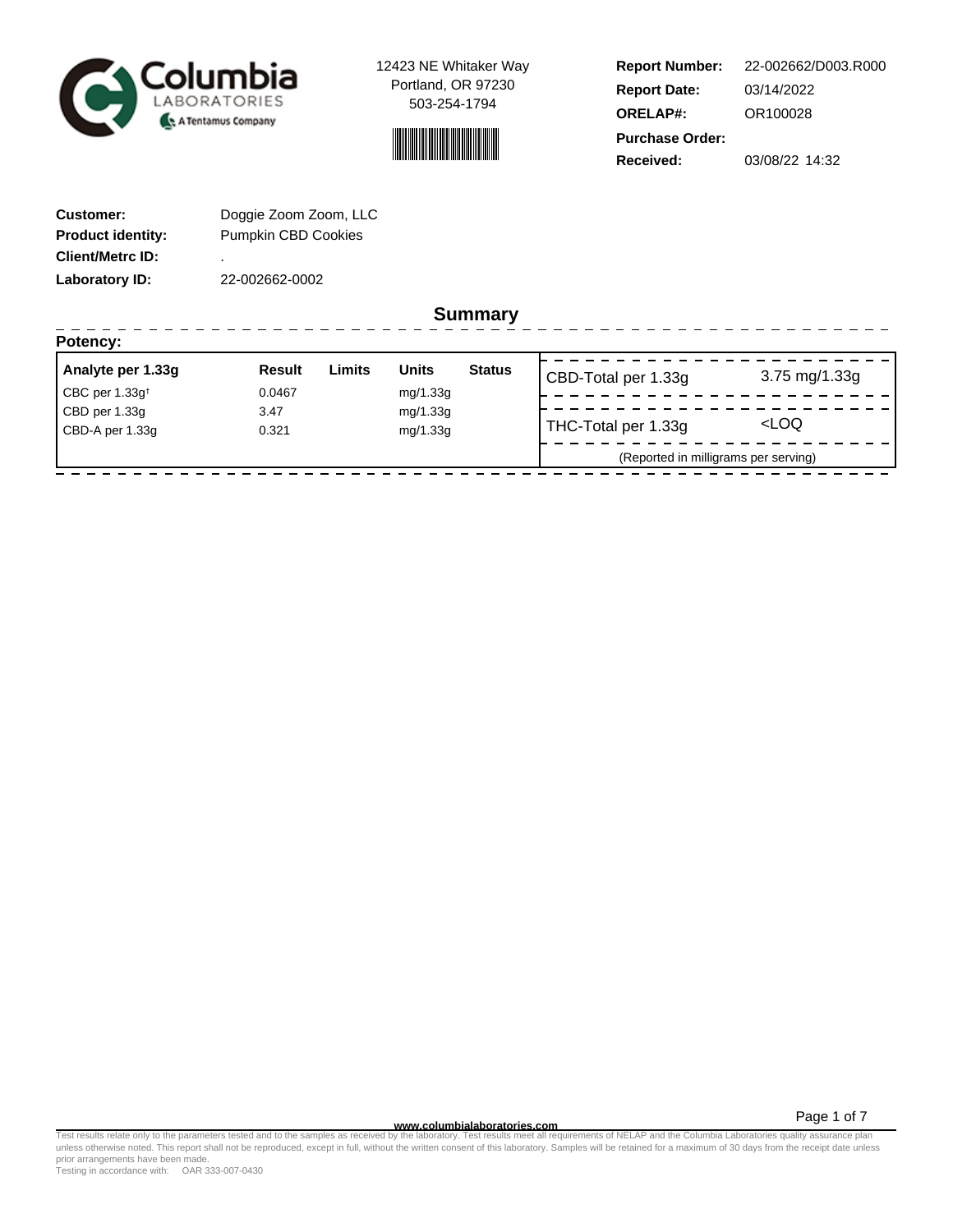



**Report Number: Report Date: ORELAP#:** 03/14/2022 OR100028 **Received:** 03/08/22 14:32 **Purchase Order:** 22-002662/D003.R000

| <b>Customer:</b>            | Doggie Zoom Zoom, LLC<br>7858 SE Phillips Creek Lane<br>Milwaukie Oregon 97227<br>United States of America (USA) |
|-----------------------------|------------------------------------------------------------------------------------------------------------------|
| <b>Product identity:</b>    | <b>Pumpkin CBD Cookies</b>                                                                                       |
| <b>Client/Metrc ID:</b>     |                                                                                                                  |
| <b>Sample Date:</b>         |                                                                                                                  |
| Laboratory ID:              | 22-002662-0002                                                                                                   |
| <b>Evidence of Cooling:</b> | Nο                                                                                                               |
| Temp:                       | 18.8 °C                                                                                                          |
| <b>Relinquished by:</b>     | Client                                                                                                           |
| Serving Size #1:            | 1.33 a                                                                                                           |

# **Sample Results**

| Potency per 1.33g                      |               |        | Method J AOAC 2015 V98-6 (mod) Units mg/se Batch: 2202066 |        | Analyze: 3/10/22 8:47:00 AM |
|----------------------------------------|---------------|--------|-----------------------------------------------------------|--------|-----------------------------|
| Analyte                                | <b>Result</b> | Limits | <b>Units</b>                                              | LOQ    | <b>Notes</b>                |
| CBC per 1.33g <sup>+</sup>             | 0.0467        |        | mg/1.33g                                                  | 0.0438 |                             |
| CBC-A per 1.33g <sup>t</sup>           | $<$ LOQ       |        | mg/1.33g                                                  | 0.0438 |                             |
| CBC-Total per 1.33g <sup>+</sup>       | $<$ LOQ       |        | mg/1.33g                                                  | 0.0823 |                             |
| CBD per 1.33g                          | 3.47          |        | mg/1.33g                                                  | 0.0438 |                             |
| CBD-A per 1.33g                        | 0.321         |        | mg/1.33g                                                  | 0.0438 |                             |
| CBD-Total per 1.33g                    | 3.75          |        | mg/1.33g                                                  | 0.0823 |                             |
| CBDV per 1.33g <sup>t</sup>            | $<$ LOQ       |        | mg/1.33g                                                  | 0.0438 |                             |
| CBDV-A per 1.33g <sup>+</sup>          | $<$ LOQ       |        | mg/1.33g                                                  | 0.0438 |                             |
| CBDV-Total per 1.33g <sup>+</sup>      | $<$ LOQ       |        | mg/1.33g                                                  | 0.0818 |                             |
| CBE per 1.33g <sup>t</sup>             | $<$ LOQ       |        | mg/1.33g                                                  | 0.0438 |                             |
| CBG per 1.33g <sup>+</sup>             | $<$ LOQ       |        | mg/1.33g                                                  | 0.0438 |                             |
| CBG-A per 1.33g <sup>+</sup>           | $<$ LOQ       |        | mg/1.33g                                                  | 0.0438 |                             |
| CBG-Total per 1.33g <sup>+</sup>       | $<$ LOQ       |        | mg/1.33g                                                  | 0.0818 |                             |
| CBL per 1.33g <sup>t</sup>             | $<$ LOQ       |        | mg/1.33g                                                  | 0.0438 |                             |
| CBL-A per 1.33g <sup>+</sup>           | $<$ LOQ       |        | mg/1.33g                                                  | 0.0438 |                             |
| CBL-Total per 1.33g <sup>+</sup>       | $<$ LOQ       |        | mg/1.33g                                                  | 0.0823 |                             |
| CBN per 1.33g                          | $<$ LOQ       |        | mg/1.33g                                                  | 0.0438 |                             |
| CBT per 1.33g <sup>t</sup>             | $<$ LOQ       |        | mg/1.33g                                                  | 0.0438 |                             |
| $\Delta$ 8-THCV per 1.33g <sup>+</sup> | $<$ LOQ       |        | mg/1.33g                                                  | 0.0438 |                             |
| $\Delta$ 8-THC per 1.33g <sup>+</sup>  | $<$ LOQ       |        | mg/1.33g                                                  | 0.0438 |                             |
| ∆9-THC per 1.33g                       | $<$ LOQ       |        | mg/1.33g                                                  | 0.0438 |                             |
| exo-THC per 1.33g <sup>+</sup>         | $<$ LOQ       |        | mg/1.33g                                                  | 0.0438 |                             |
| THC-A per 1.33g                        | $<$ LOQ       |        | mg/1.33g                                                  | 0.0438 |                             |
| THC-Total per 1.33g                    | $<$ LOQ       |        | mg/1.33g                                                  | 0.0823 |                             |
| THCV per 1.33g <sup>t</sup>            | $<$ LOQ       |        | mg/1.33g                                                  | 0.0438 |                             |
| THCV-A per 1.33g <sup>+</sup>          | $<$ LOQ       |        | mg/1.33g                                                  | 0.0438 |                             |
| THCV-Total per 1.33g <sup>+</sup>      | $<$ LOQ       |        | mg/1.33g                                                  | 0.0823 |                             |
| Total Cannabinoids per 1.33g           | 3.84          |        | mg/1.33g                                                  |        |                             |

Page 2 of 7

www.columbialaboratories.com<br>Test results relate only to the parameters tested and to the samples as received by the laboratories metall requirements of NELAP and the Columbia Laboratories quality assurance plan<br>unless oth prior arrangements have been made.

Testing in accordance with: OAR 333-007-0430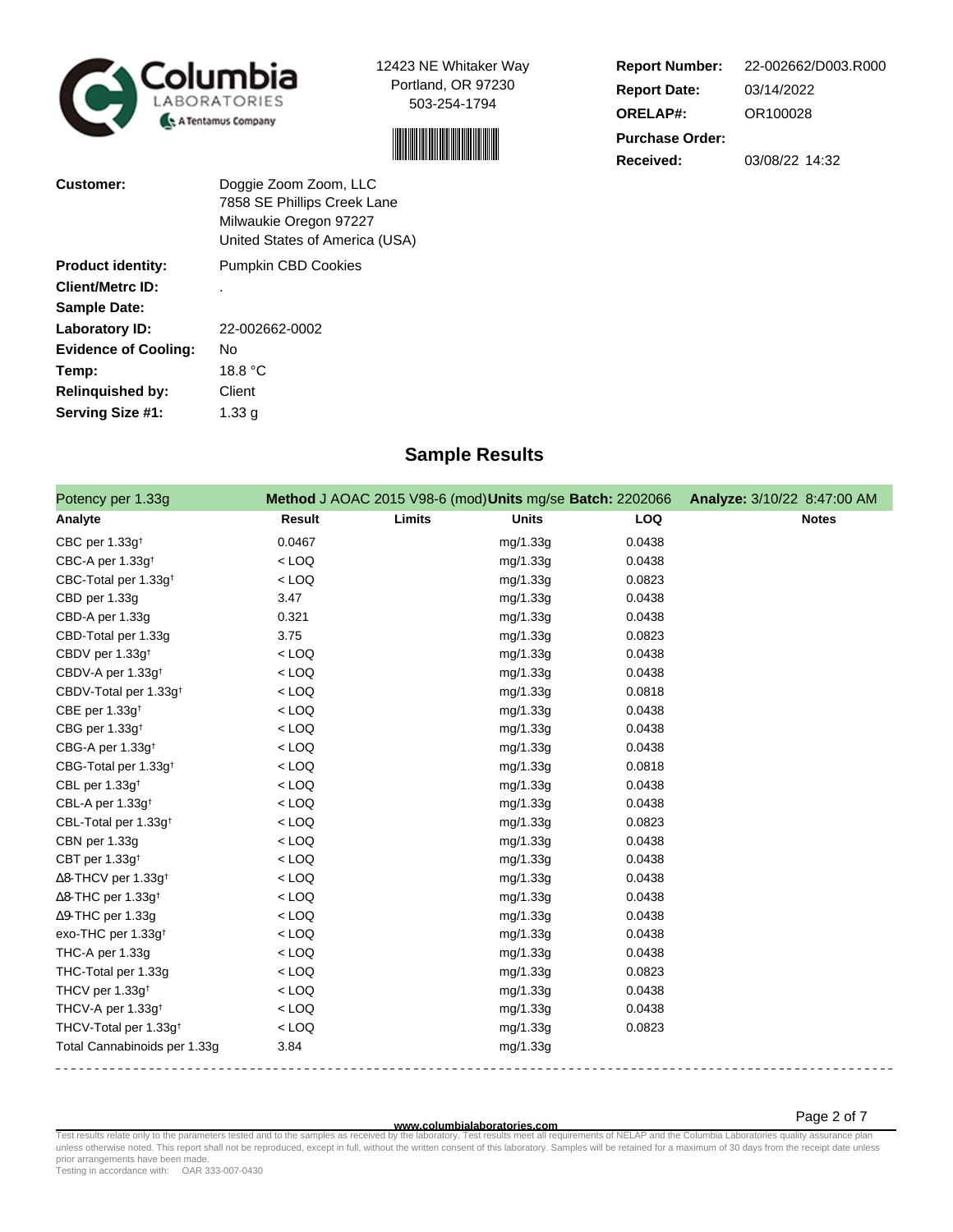



**Report Number: Report Date: ORELAP#:** 03/14/2022 OR100028 **Received:** 03/08/22 14:32 **Purchase Order:** 22-002662/D003.R000

These test results are representative of the individual sample selected and submitted by the client.

# **Abbreviations**

 **Limits:** Action Levels per OAR-333-007-0400, OAR-333-007-0210, OAR-333-007-0220, CCR title 16-division 42. BCC-section 5723

**Limit(s) of Quantitation (LOQ):** The minimum levels, concentrations, or quantities of a target variable (e.g., target analyte) that can be reported with a specified degree of confidence.

† = Analyte not NELAP accredited.

# **Units of Measure**

 $q = q$  mg/1.33g = Milligram per 1.33g % = Percentage of sample % wt =  $\mu$ g/g divided by 10,000

Approved Signatory

Derrick Tanner General Manager

**www.columbialaboratories.com**

Page 3 of 7

Test results relate only to the parameters tested and to the samples as received by the laboratory. Test results meet all requirements of NELAP and the Columbia Laboratories quality assurance plan<br>unless otherwise noted. T prior arrangements have been made.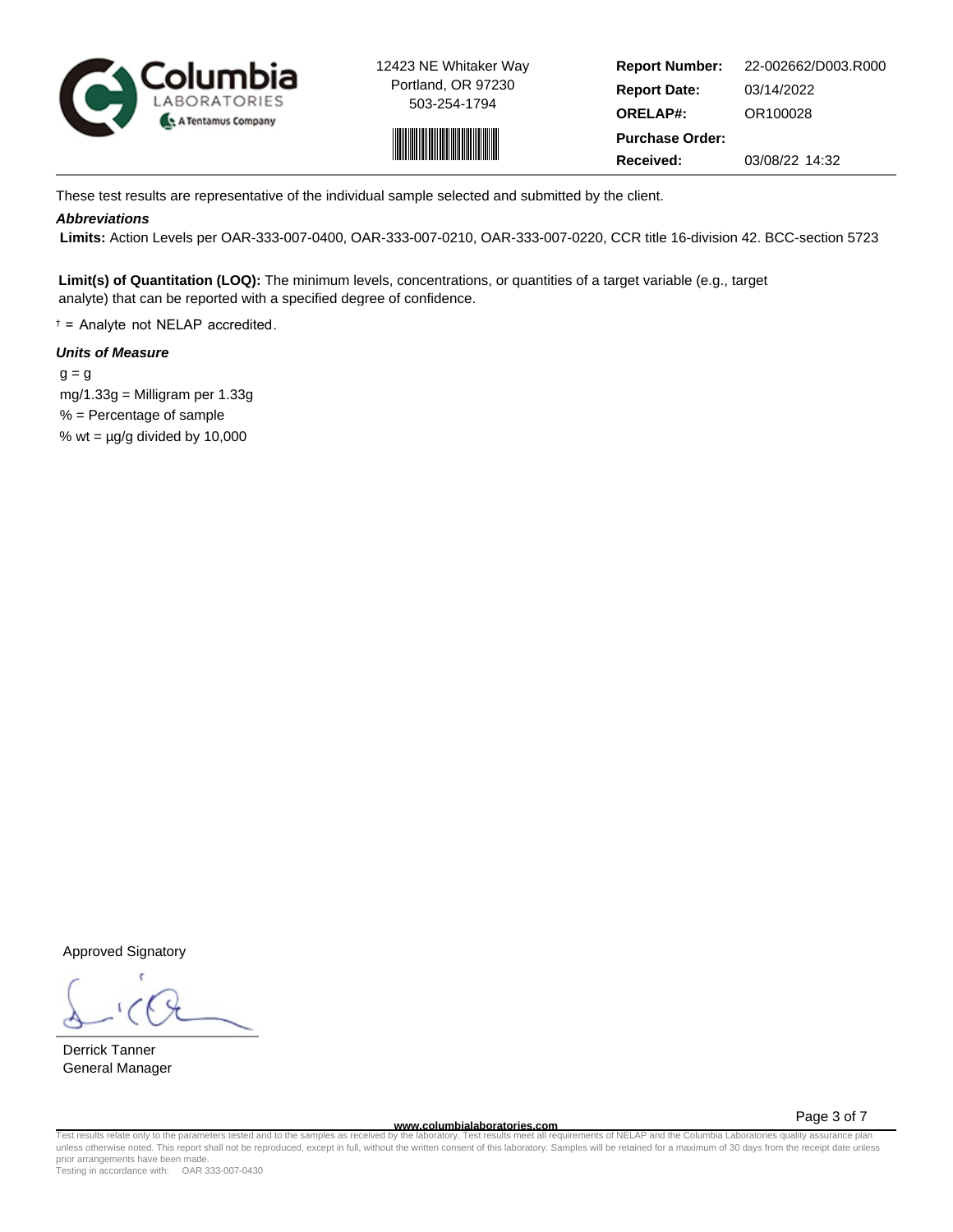



**Report Number: Report Date: ORELAP#:** 03/14/2022 OR100028 **Received:** 03/08/22 14:32 **Purchase Order:** 22-002662/D003.R000



# Hemp & Canne Food and Feed Chain of Custody Effective: 05/07/2021

|              | company: Pog gip 200m 200m                                                                                                                                                        |      |                                |  |  |  |                                 | <b>Testing Requested</b> |                                                                                                                                                               |  |                                                       |                                                                                                                                                                                                                                                                                                                                                                                                                                                                                                                                                                            |
|--------------|-----------------------------------------------------------------------------------------------------------------------------------------------------------------------------------|------|--------------------------------|--|--|--|---------------------------------|--------------------------|---------------------------------------------------------------------------------------------------------------------------------------------------------------|--|-------------------------------------------------------|----------------------------------------------------------------------------------------------------------------------------------------------------------------------------------------------------------------------------------------------------------------------------------------------------------------------------------------------------------------------------------------------------------------------------------------------------------------------------------------------------------------------------------------------------------------------------|
|              | Contact: UCOMACUISSE<br>city: Milwaukie state: OK zip: 97722<br>D'Email Results: Came doggie 200m 202m.com<br>Phone: $(503)$ $870-72B$ Fax Results: ()<br>Billing (if different): |      |                                |  |  |  |                                 |                          |                                                                                                                                                               |  | Sampled by:                                           | PO Number: and the contract of the contract of the contract of the contract of the contract of the contract of the contract of the contract of the contract of the contract of the contract of the contract of the contract of<br>Project Number: Name and Separate and Separate and Separate and Separate and Separate and Separate and Separate and Separate and Separate and Separate and Separate and Separate and Separate and Separate and Separate and Se<br>Project Name: Name:<br>Turnaround time: □ Standard □ Rush * □ Priority Rush *<br>*Ask for availability |
| Lab<br>Smpl# | <b>Client Sample Identification</b>                                                                                                                                               |      | Date<br>Collected              |  |  |  |                                 |                          |                                                                                                                                                               |  | Sample Type                                           | Comments                                                                                                                                                                                                                                                                                                                                                                                                                                                                                                                                                                   |
|              | BNanner CBD arked 3/8<br>Pump Kin CBD cookers 38<br>Bacon N Checker CBD 3/2                                                                                                       |      |                                |  |  |  |                                 |                          |                                                                                                                                                               |  | Carriet                                               | Please provide<br>amount of UB<br>pergram.<br>PBN-near per<br>gram is 1.33<br>gram is 1.33<br>gram is 1.75                                                                                                                                                                                                                                                                                                                                                                                                                                                                 |
|              | * Relinquished by (Signature)<br>Date                                                                                                                                             | Time | <b>Received by (Signature)</b> |  |  |  | Date<br>Time<br>2/8/22<br>14:32 |                          | Lab Use Only<br>□ Shipped Via: or □ Client drop off<br>Evidence of cooling: $\square$ Yes $\square$ Temp (°C): $\sqrt{\phantom{x}}$ . $\sqrt[x]{\phantom{x}}$ |  |                                                       |                                                                                                                                                                                                                                                                                                                                                                                                                                                                                                                                                                            |
|              |                                                                                                                                                                                   |      |                                |  |  |  |                                 |                          |                                                                                                                                                               |  | Sample in good condition Erres ONo<br>Prelog storage: | □ Cash   □ Check   20C   □ Net: 252의 - 063653                                                                                                                                                                                                                                                                                                                                                                                                                                                                                                                              |

tted to Columbia Laboratories with testing t for services in accordance with the <u>current terms of service</u>. By signing "Relinquished by" you are agreeing to these terms Samples sub

12423 NE Whitaker Way<br>Portland, OR 97230

P: (503) 254-1794 | Fax: (503) 254-1452<br>Info@columbialaboratories.com

Page 4 of 7

www.columbialaboratories.com<br>Test results relate only to the parameters tested and to the samples as received by the laboratories metall requirements of NELAP and the Columbia Laboratories quality assurance plan<br>unless oth prior arrangements have been made.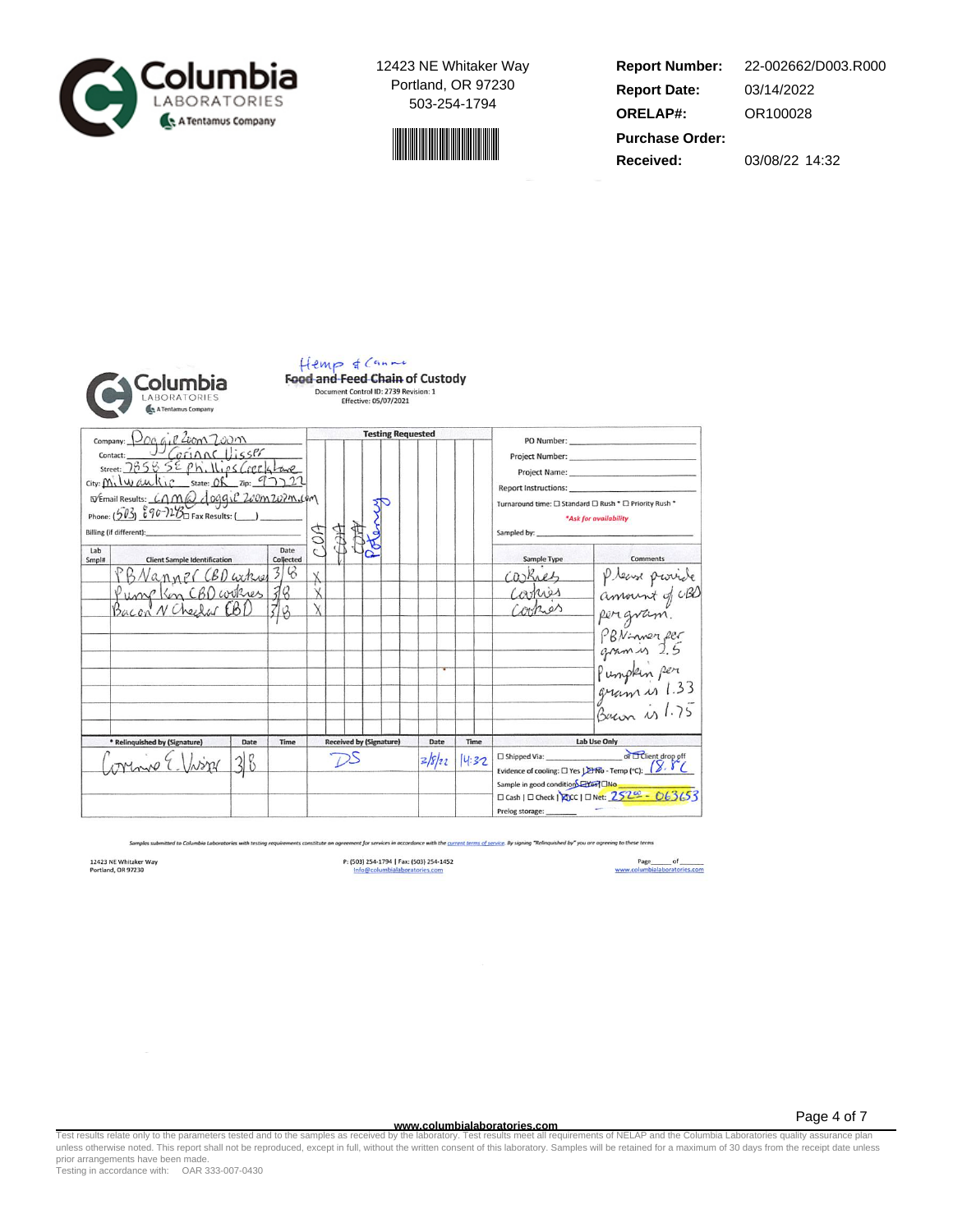



**Report Number: Report Date: ORELAP#:** 03/14/2022 OR100028 **Purchase Order:** 22-002662/D003.R000

**Received:** 03/08/22 14:32

Revision: 1 Document ID: 7148

| Legacy ID: Worksheet Validated 04/20/2021 |  |  |
|-------------------------------------------|--|--|
|                                           |  |  |

|                                  | <b>Laboratory Quality Control Results</b> |              |              |       |                   |                   |              |  |
|----------------------------------|-------------------------------------------|--------------|--------------|-------|-------------------|-------------------|--------------|--|
|                                  | J AOAC 2015 V98-6<br>Batch ID: 2202066    |              |              |       |                   |                   |              |  |
| <b>Laboratory Control Sample</b> |                                           |              |              |       |                   |                   |              |  |
| Analyte                          | <b>Result</b>                             | <b>Spike</b> | <b>Units</b> | % Rec | <b>Limits</b>     | <b>Evaluation</b> | <b>Notes</b> |  |
| CBDVA                            | 0.00996                                   | 0.01         | %            | 99.6  | 80.0<br>120       | Acceptable        |              |  |
| CBDV                             | 0.0106                                    | 0.01         | %            | 106   | 80.0<br>120       | Acceptable        |              |  |
| <b>CBE</b>                       | 0.00975                                   | 0.01         | %            | 97.5  | 80.0<br>120<br>÷. | Acceptable        |              |  |
| CBDA                             | 0.0104                                    | 0.01         | %            | 104   | 80.0<br>120<br>٠  | Acceptable        |              |  |
| CBGA                             | 0.00975                                   | 0.01         | %            | 97.5  | 80.0<br>120<br>٠  | Acceptable        |              |  |
| <b>CBG</b>                       | 0.00985                                   | 0.01         | %            | 98.5  | 80.0<br>120<br>ä, | Acceptable        |              |  |
| CBD                              | 0.0106                                    | 0.01         | %            | 106   | 80.0<br>120<br>٠  | Acceptable        |              |  |
| <b>THCV</b>                      | 0.00991                                   | 0.01         | %            | 99.1  | 80.0<br>120       | Acceptable        |              |  |
| d8THCV                           | 0.0104                                    | 0.01         | %            | 104   | 80.0<br>120       | Acceptable        |              |  |
| <b>THCVA</b>                     | 0.00949                                   | 0.01         | %            | 94.9  | 80.0<br>120       | Acceptable        |              |  |
| <b>CBN</b>                       | 0.0106                                    | 0.01         | %            | 106   | 80.0<br>120       | Acceptable        |              |  |
| exo-THC                          | 0.00948                                   | 0.01         | %            | 94.8  | 80.0<br>120       | Acceptable        |              |  |
| d9THC                            | 0.0102                                    | 0.01         | %            | 102   | 80.0<br>120       | Acceptable        |              |  |
| d8THC                            | 0.0100                                    | 0.01         | %            | 100   | 80.0<br>120<br>ä, | Acceptable        |              |  |
| CBL                              | 0.00936                                   | 0.01         | %            | 93.6  | 80.0<br>120<br>٠  | Acceptable        |              |  |
| CBC                              | 0.0104                                    | 0.01         | %            | 104   | 80.0<br>120<br>٠  | Acceptable        |              |  |
| <b>THCA</b>                      | 0.0101                                    | 0.01         | %            | 101   | 80.0<br>120       | Acceptable        |              |  |
| <b>CBCA</b>                      | 0.00977                                   | 0.01         | %            | 97.7  | 80.0<br>120<br>٠  | Acceptable        |              |  |
| CBLA                             | 0.00929                                   | 0.01         | %            | 92.9  | 80.0<br>120       | Acceptable        |              |  |
| CBT                              | 0.00884                                   | 0.01         | ℅            | 88.4  | 80.0<br>120       | Acceptable        |              |  |

## Method Blank

| Analyte      | <b>Result</b> | LOQ   | <b>Units</b>    | <b>Limits</b> | <b>Evaluation</b> | <b>Notes</b> |
|--------------|---------------|-------|-----------------|---------------|-------------------|--------------|
| CBDVA        | $<$ LOQ       | 0.003 | %               | < 0.003       | Acceptable        |              |
| CBDV         | $<$ LOQ       | 0.003 | %               | < 0.003       | Acceptable        |              |
| CBE          | $<$ LOQ       | 0.003 | %               | < 0.003       | Acceptable        |              |
| CBDA         | $<$ LOQ       | 0.003 | %               | < 0.003       | Acceptable        |              |
| CBGA         | $<$ LOQ       | 0.003 | %               | < 0.003       | Acceptable        |              |
| CBG          | $<$ LOQ       | 0.003 | %               | < 0.003       | Acceptable        |              |
| CBD          | $<$ LOQ       | 0.003 | %               | < 0.003       | Acceptable        |              |
| <b>THCV</b>  | $<$ LOQ       | 0.003 | %               | < 0.003       | Acceptable        |              |
| d8THCV       | $<$ LOQ       | 0.003 | %               | < 0.003       | Acceptable        |              |
| <b>THCVA</b> | $<$ LOQ       | 0.003 | %               | < 0.003       | Acceptable        |              |
| CBN          | $<$ LOQ       | 0.003 | %               | < 0.003       | Acceptable        |              |
| exo-THC      | $<$ LOQ       | 0.003 | %               | < 0.003       | Acceptable        |              |
| d9THC        | $<$ LOQ       | 0.003 | %               | < 0.003       | Acceptable        |              |
| d8THC        | $<$ LOQ       | 0.003 | $\overline{\%}$ | < 0.003       | Acceptable        |              |
| CBL          | $<$ LOQ       | 0.003 | %               | < 0.003       | Acceptable        |              |
| CBC          | $<$ LOQ       | 0.003 | %               | < 0.003       | Acceptable        |              |
| THCA         | $<$ LOQ       | 0.003 | %               | < 0.003       | Acceptable        |              |
| CBCA         | $<$ LOQ       | 0.003 | %               | < 0.003       | Acceptable        |              |
| CBLA         | $<$ LOQ       | 0.003 | %               | < 0.003       | Acceptable        |              |
| CBT          | $<$ LOQ       | 0.003 | %               | < 0.003       | Acceptable        |              |

#### Abbreviations

ND - None Detected at or above MRL

RPD - Relative Percent Difference

LOQ - Limit of Quantitation

### Units of Measure:

% - Percent

Page 5 of 7

www.columbialaboratories.com<br>Test results relate only to the parameters tested and to the samples as received by the laboratories metall requirements of NELAP and the Columbia Laboratories quality assurance plan<br>unless oth prior arrangements have been made.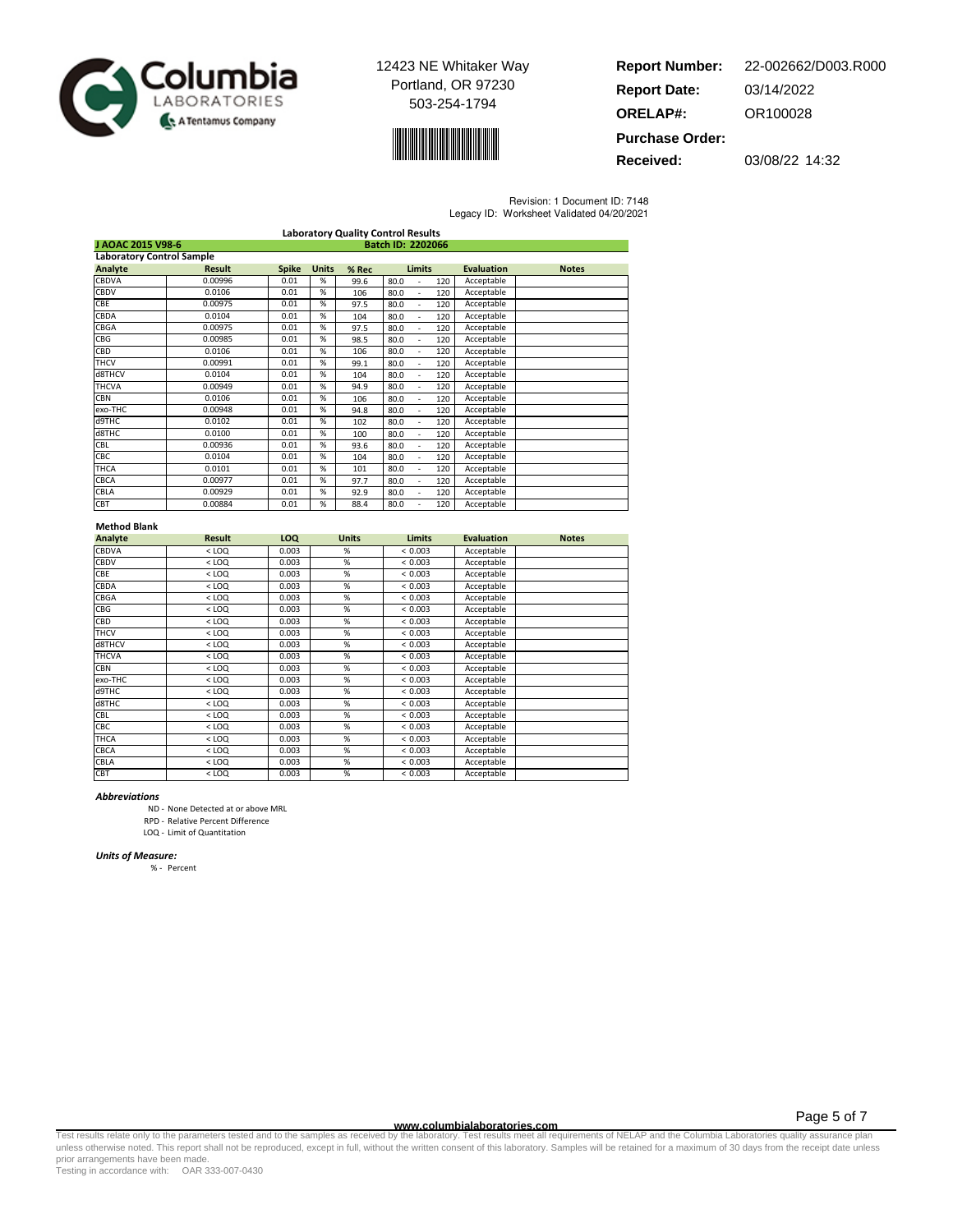



| <b>Report Number:</b>  | 22-002662/D003.R000 |
|------------------------|---------------------|
| <b>Report Date:</b>    | 03/14/2022          |
| <b>ORELAP#:</b>        | OR100028            |
| <b>Purchase Order:</b> |                     |

**Received:** 03/08/22 14:32

Revision: 1 Document ID: 7148 Legacy ID: Worksheet Validated 04/20/2021

|                         |                                                                                                                                        |             |            |              |            | <b>Laboratory Quality Control Results</b> |                   |              |
|-------------------------|----------------------------------------------------------------------------------------------------------------------------------------|-------------|------------|--------------|------------|-------------------------------------------|-------------------|--------------|
| J AOAC 2015 V98-6       |                                                                                                                                        |             |            |              |            | Batch ID: 2202066                         |                   |              |
| <b>Sample Duplicate</b> |                                                                                                                                        |             |            |              |            | Sample ID: 22-002560-0001                 |                   |              |
| Analyte                 | <b>Result</b>                                                                                                                          | Org. Result | <b>LOQ</b> | <b>Units</b> | <b>RPD</b> | <b>Limits</b>                             | <b>Evaluation</b> | <b>Notes</b> |
| CBDVA                   | $<$ LOQ                                                                                                                                | $<$ LOQ     | 0.003      | %            | <b>NA</b>  | < 20                                      | Acceptable        |              |
| CBDV                    | $<$ LOQ                                                                                                                                | $<$ LOQ     | 0.003      | %            | <b>NA</b>  | < 20                                      | Acceptable        |              |
| CBE                     | $<$ LOQ                                                                                                                                | $<$ LOQ     | 0.003      | %            | <b>NA</b>  | < 20                                      | Acceptable        |              |
| CBDA                    | $<$ LOQ                                                                                                                                | $<$ LOQ     | 0.003      | %            | <b>NA</b>  | < 20                                      | Acceptable        |              |
| CBGA                    | <loq< td=""><td><math>&lt;</math>LOQ</td><td>0.003</td><td>%</td><td><b>NA</b></td><td>&lt; 20</td><td>Acceptable</td><td></td></loq<> | $<$ LOQ     | 0.003      | %            | <b>NA</b>  | < 20                                      | Acceptable        |              |
| CBG                     | 0.00845                                                                                                                                | 0.00845     | 0.003      | %            | 0.0325     | < 20                                      | Acceptable        |              |
| CBD                     | 0.257                                                                                                                                  | 0.256       | 0.003      | %            | 0.355      | < 20                                      | Acceptable        |              |
| <b>THCV</b>             | $<$ LOQ                                                                                                                                | $<$ LOQ     | 0.003      | %            | <b>NA</b>  | < 20                                      | Acceptable        |              |
| d8THCV                  | <loq< td=""><td><math>&lt;</math>LOQ</td><td>0.003</td><td>%</td><td><b>NA</b></td><td>&lt; 20</td><td>Acceptable</td><td></td></loq<> | $<$ LOQ     | 0.003      | %            | <b>NA</b>  | < 20                                      | Acceptable        |              |
| <b>THCVA</b>            | $<$ LOQ                                                                                                                                | $<$ LOQ     | 0.003      | %            | <b>NA</b>  | < 20                                      | Acceptable        |              |
| <b>CBN</b>              | $<$ LOQ                                                                                                                                | $<$ LOQ     | 0.003      | %            | <b>NA</b>  | < 20                                      | Acceptable        |              |
| exo-THC                 | $<$ LOQ                                                                                                                                | $<$ LOQ     | 0.003      | %            | <b>NA</b>  | < 20                                      | Acceptable        |              |
| d9THC                   | 0.261                                                                                                                                  | 0.260       | 0.003      | %            | 0.414      | < 20                                      | Acceptable        |              |
| d8THC                   | <loq< td=""><td><math>&lt;</math>LOQ</td><td>0.003</td><td>%</td><td><b>NA</b></td><td>&lt; 20</td><td>Acceptable</td><td></td></loq<> | $<$ LOQ     | 0.003      | %            | <b>NA</b>  | < 20                                      | Acceptable        |              |
| CBL                     | $<$ LOQ                                                                                                                                | $<$ LOQ     | 0.003      | %            | <b>NA</b>  | < 20                                      | Acceptable        |              |
| <b>CBC</b>              | 0.00477                                                                                                                                | 0.00476     | 0.003      | %            | 0.240      | < 20                                      | Acceptable        |              |
| <b>THCA</b>             | 0.00312                                                                                                                                | 0.00309     | 0.003      | %            | 0.908      | < 20                                      | Acceptable        |              |
| <b>CBCA</b>             | $<$ LOQ                                                                                                                                | $<$ LOQ     | 0.003      | %            | <b>NA</b>  | < 20                                      | Acceptable        |              |
| CBLA                    | $<$ LOQ                                                                                                                                | $<$ LOQ     | 0.003      | %            | <b>NA</b>  | < 20                                      | Acceptable        |              |
| CBT                     | $<$ LOQ                                                                                                                                | $<$ LOQ     | 0.003      | %            | <b>NA</b>  | < 20                                      | Acceptable        |              |

#### Abbreviations

- ND None Detected at or above MRL
- RPD Relative Percent Difference
- LOQ Limit of Quantitation

#### Units of Measure:

% - Percent

**WWW.columbialaboratories.com**<br>unless otherwise noted. This report shall not be reproduced, except in full, without the written consent of this laboratory. Test results meet all requirements of NELAP and the Columbia Labor